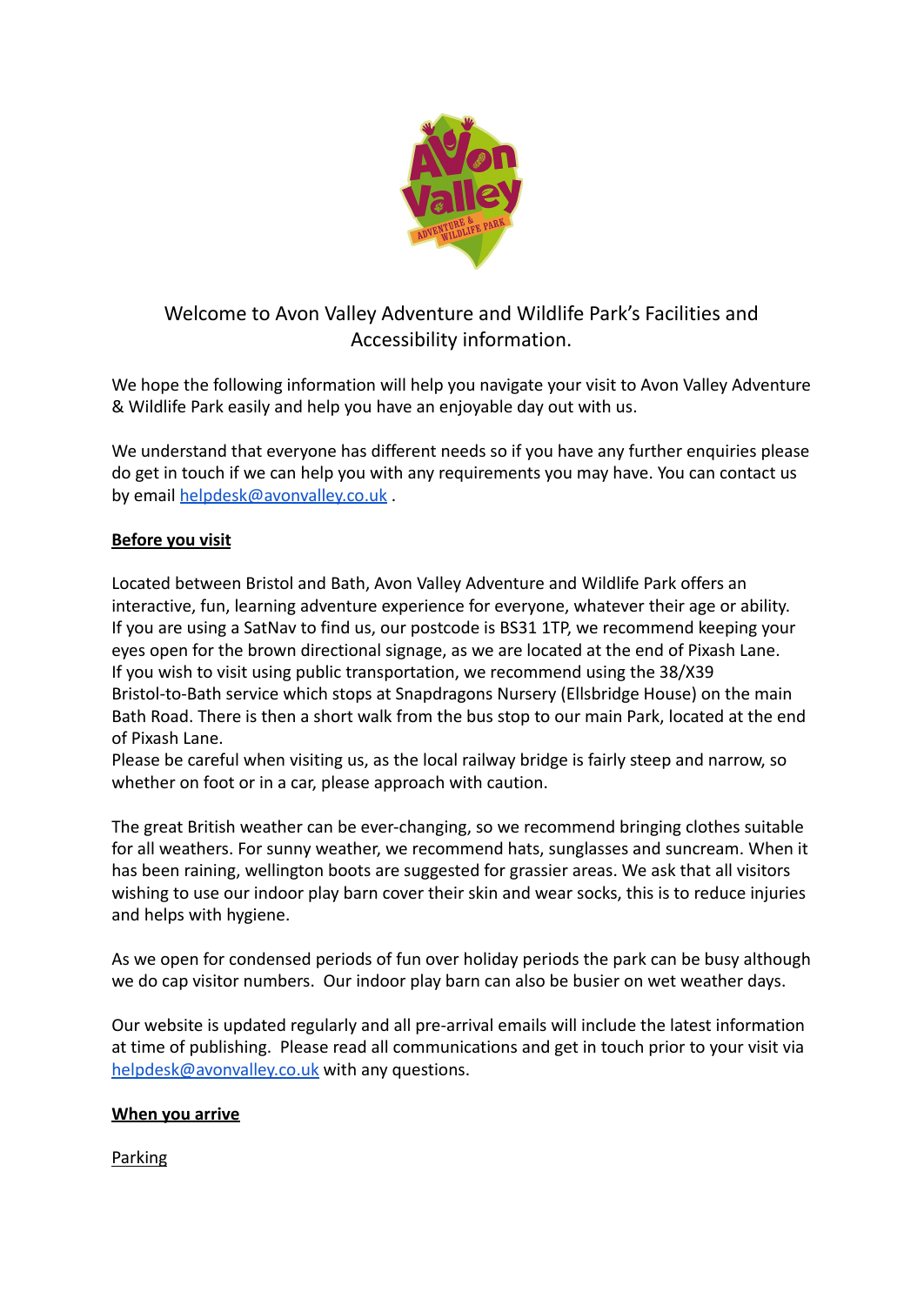We have allocated disabled parking near our front entrance, we ask that you only park in these areas if you have a blue badge.

There is plenty of parking for all our other visitors. All of our car parking at Avon Valley Adventure and Wildlife Park is free of charge, unless stated (i.e. for special events). Please be aware, our car park, and some areas within the Park are gravelled with stone and may be uneven in places.

The nearest toilets to our car park are inside the Park so please bear with us on entry as we do need to admit your party correctly before allowing you onto site.

# **During your visit**

### First Aid

The majority of our staff are first aid trained and are always happy to assist if you have an injury whilst visiting us. We do ask that any incident is reported to us so we can make a record of it. Please be patient with our staff whilst they deal with your injury, they will need to fill in an incident report form and take relevant information and details, including photographs. In line with data protection and GDPR, we keep this information secure and you can request this at any time. The First Aid room is located in the gift shop.

# **Smoking**

As a children's park, and for the health and well-being of our visitors, we are now a completely smoke-free and vape-free site. We ask that you respect this and if you wish to smoke or vape, you do so in our car park. We offer a free re-entry stamp so we know you have already accessed the park earlier in your visit.

Please remember to dispose of your cigarette end in the sand bucket provided. This helps protect the environment.

### Lost and Found

If a lost item is handed into a member of staff, we keep it in our designated 'Lost and Found' area for approximately six weeks. If you have lost an item whilst visiting Avon Valley Adventure and Wildlife Park, we ask that you give us a description of the item, your name and number so we can contact you if the item is found. If you discover you have lost something after your visit please email [helpdesk@avonvalley.co.uk](mailto:helpdesk@avonvalley.co.uk) Please remember that we cannot be responsible for your items on site, and anything brought into the Park is at your own risk.

### Lost Children

We have over 90 acres of land at Avon Valley Adventure and Wildlife Park, so we suggest that you arrange a meeting point with your child if they lose their adult supervisor. If your child is lost, inform a member of staff immediately. We have a lost child policy which we will implement immediately. Our staff will all be involved in finding your child, so please do bear with us if you visit when a child is lost. We will aim to find your child as soon as possible, and the duty manager will keep the adult reported informed throughout this. As part of our policy, we close our front entrance gate and may ask to check your car, please assist us by staying patient through this.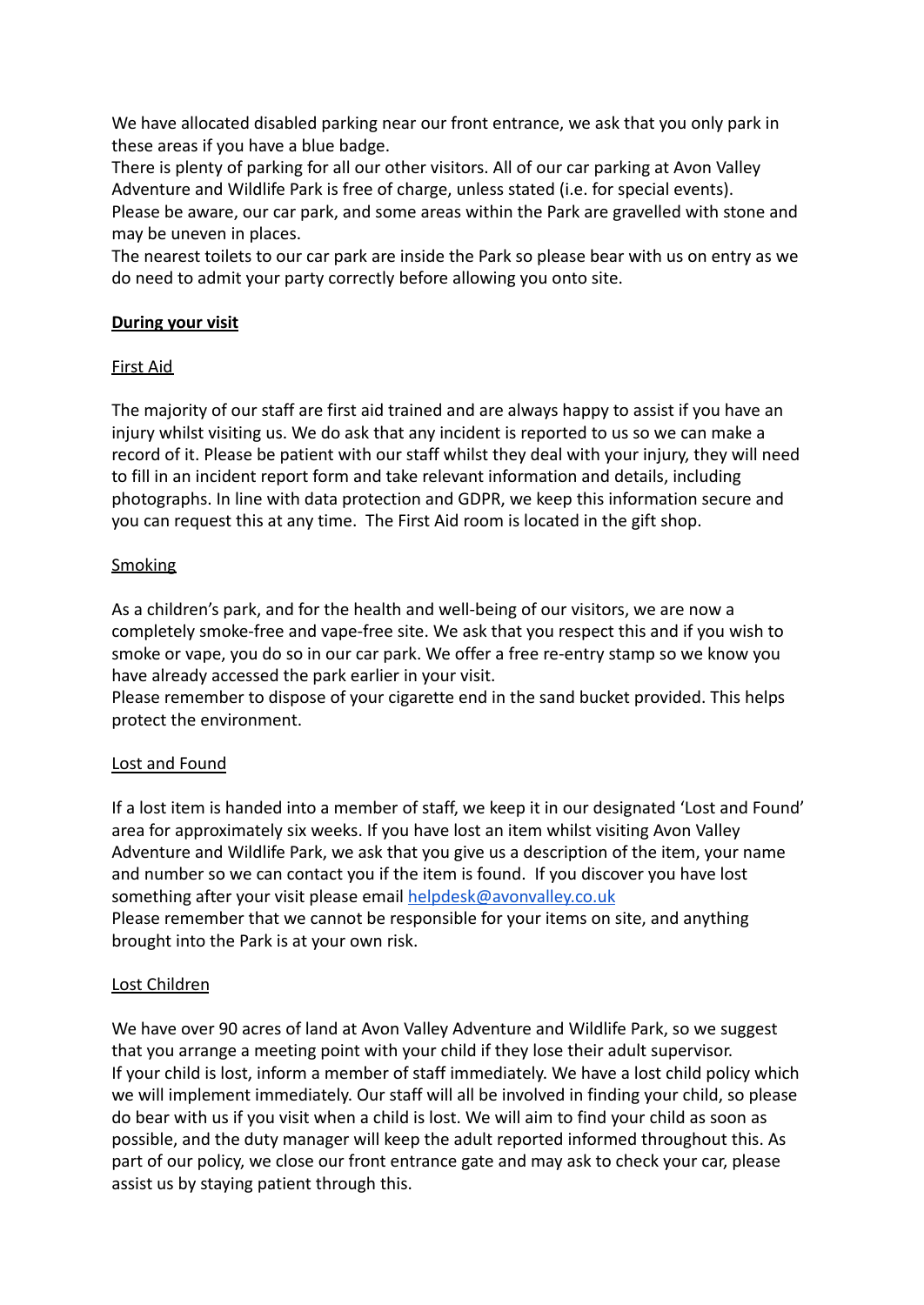# Maps

A site map is located near the entrance of Avon Valley Adventure and Wildlife Park, we suggest taking a photograph of this when you enter to help you navigate around the Park with ease. It is also available to download on our website.

If, throughout your day, you need any assistance though, just ask a member of staff who will be able to help you.

### Cash Points

We do not have a cash machine on site and are currently a cashless site, accepting card payments only.

#### Food and Beverage outlets

The Woodland Kitchen is currently closed but we have hot food provided by a street food wagon. Please email [helpdesk@avonvalley.co.uk](mailto:helpdesk@avonvalley.co.uk) for the latest information relating to this.

#### Dietary Requirements

When the Woodland Kitchen is open, we cater for Gluten Free, Dairy Free, Vegetarian, Vegan and Allergies. Please ask a member of staff if you need assistance with your food choices.

#### Toilets

There is a main toilet block based near the Café/Play barn/Main entrance. This block has unisex toilets, a disabled toilet (please note that this toilet is not *fully* accessible), male urinals and baby changing facilities.

#### Baby areas

We have baby changing facilities available in our main toilet block. For hygiene reasons, we ask that you change your baby in these locations provided and dispose of your child's nappy correctly.

### Wheelchairs and Pushchairs

We have one wheelchair for hire which is available to all visitors on a first-come-first-served basis. We recommend bringing your own wheelchair or motorised scooter. Whilst most of our surfaces across the site are flat, some areas of the farm park are gravel which may be difficult for smaller wheels on some wheelchairs and pushchairs. Our indoor areas are level and ramped for ease.

#### Carer's Policy

We allow one registered carer to accompany a full ticket priced disabled person at a discounted rate into the Park. Proof of carer status is required on entry, this can come in the form of a locally-issued carers emergency card, DLA letter or carer allowance letter. We prefer carers ID (or an emergency carers card) which you can apply for through your [local](https://www.carersuk.org/help-and-advice/get-support/local-support) [carers centre](https://www.carersuk.org/help-and-advice/get-support/local-support) - there's lots of benefits to this card to assist you in your role as a carer.